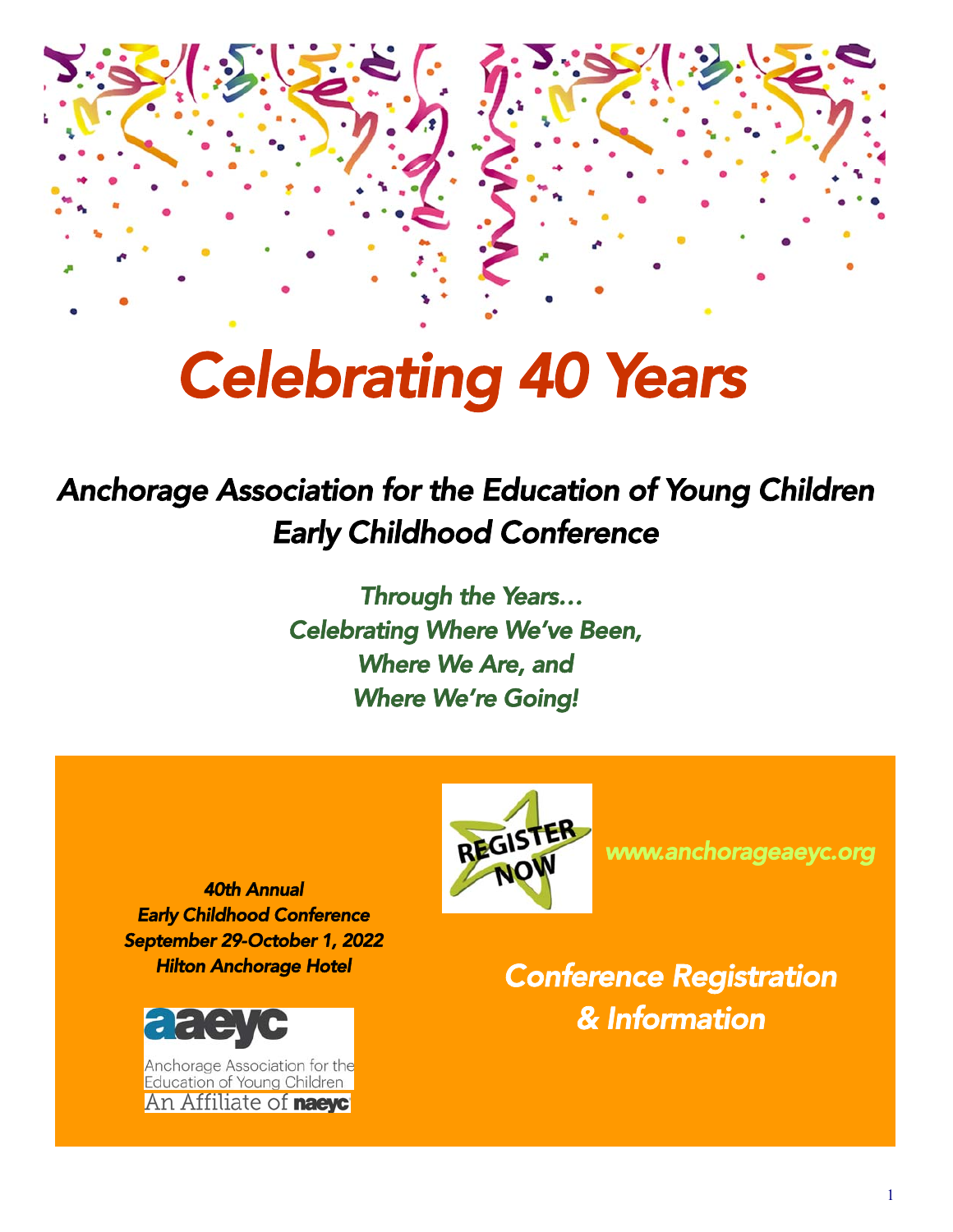### *2022 Sponsoring Partners*

*Anchorage AEYC Board of Directors and Conference Committee members thank the 2022 partnering conference sponsors in recognition of their generous financial support of last year's conference. Please let them know how much their support means to Alaska's children, families, communities and you as an educator.* 



Education of Young Children

*Anchorage Association for the Education of Young Children www.anchorageaeyc.org* 













*State of Alaska Education & Early Development www.education.alaska.gov* 

*State of Alaska Dept. of Health & Social Services https://dhss.alaska.gov/ Pages/default.aspx* 

*Alaska Child Care Program Office https://dhss.alaska.gov/dpa/ Pages/ccare/default.aspx* 

*Providence Hospital https:// www.providence.org/about/ alaska* 

*thread www.threadalaska.org* 

*Kaplan Early Learning Company www.kaplanco.com* 

### *2022 Schedule of Events*

| Thursday, September 29, 2022      | <b>New Schedule!</b>                                                                                                                                                                                                |
|-----------------------------------|---------------------------------------------------------------------------------------------------------------------------------------------------------------------------------------------------------------------|
| 9 a.m.-7:00 p.m.                  | Registration                                                                                                                                                                                                        |
| 1:30 p.m. - 3:30 p.m.             | <b>Seminar Session</b>                                                                                                                                                                                              |
| 3:45 p.m. -4:45 p.m.              | Credit Class Welcome &<br>Overview of Syllabus<br>Cook Inlet Room<br><b>Additional Cost</b>                                                                                                                         |
| 3:45 p.m. - 4:45 p.m.             | <b>Continuing Education</b><br><b>Credit Class</b><br><b>Prince William Room</b><br>\$79 Additional Class Fee                                                                                                       |
|                                   | Opening Ceremony, Keynote &<br><b>Social Event</b>                                                                                                                                                                  |
| 5:00 p.m. - 8:00 p.m.             | What We Give Them Today,<br><b>They Will Keep Forever</b><br>Keynote by Music with Mar                                                                                                                              |
| <u>Friday, September 30, 2022</u> |                                                                                                                                                                                                                     |
| 7:30 a.m.-5:30 p.m.               | Registration                                                                                                                                                                                                        |
| 7:30 a.m.-4:30 p.m.               | <b>Visit the Exhibitors</b>                                                                                                                                                                                         |
| 8:00 a.m.-9:30 a.m.               | <b>General Session &amp; Keynote:</b><br>The Real Truth About Sticks & Stones:<br>Boosting Our Self-Leadership Skills &<br>Recharging Our Batteries to Grow &<br><b>Adapt to Change</b><br><b>Michael Brandwein</b> |
| 9:45 a.m.-11:45 a.m.              | <b>Seminar Session</b>                                                                                                                                                                                              |
| 11:45 a.m.-1:15 p.m.              | Lunch on Your Own                                                                                                                                                                                                   |
| 1:30 p.m. - 3:00 p.m.             | <b>Workshop Session</b>                                                                                                                                                                                             |
| 3:15 p.m.-4:45 p.m.               | <b>Workshop Session</b>                                                                                                                                                                                             |
| 5:00 p.m.-6:30 p.m.               | Continuing Education Class Wrap Up                                                                                                                                                                                  |
| <b>Saturday, October 1, 2022</b>  |                                                                                                                                                                                                                     |
| 7:30 a.m.-5:30 p.m.               | Registration                                                                                                                                                                                                        |
| 7:30 a.m.-4:30 p.m.               | <b>Visit the Exhibitors</b>                                                                                                                                                                                         |
| 8:00 a.m.—9:30 a.m.               | General Session & Keynote:<br>What's Right with You?<br>Holly Elissa Bruno                                                                                                                                          |
| 9:45 a.m. -11:45 a.m.             | <b>Seminar Session</b>                                                                                                                                                                                              |
| 11:45 a.m.-1:15 p.m.              | Lunch On Site                                                                                                                                                                                                       |
| 1:30 p.m. - 3:00 p.m.             | <b>Workshop Session</b>                                                                                                                                                                                             |
| 3:15 p.m.-4:45 p.m.               | <b>Workshop Session</b>                                                                                                                                                                                             |
| 5:00 p.m.-6:00 p.m.               | Credit Class Wrap Up Session                                                                                                                                                                                        |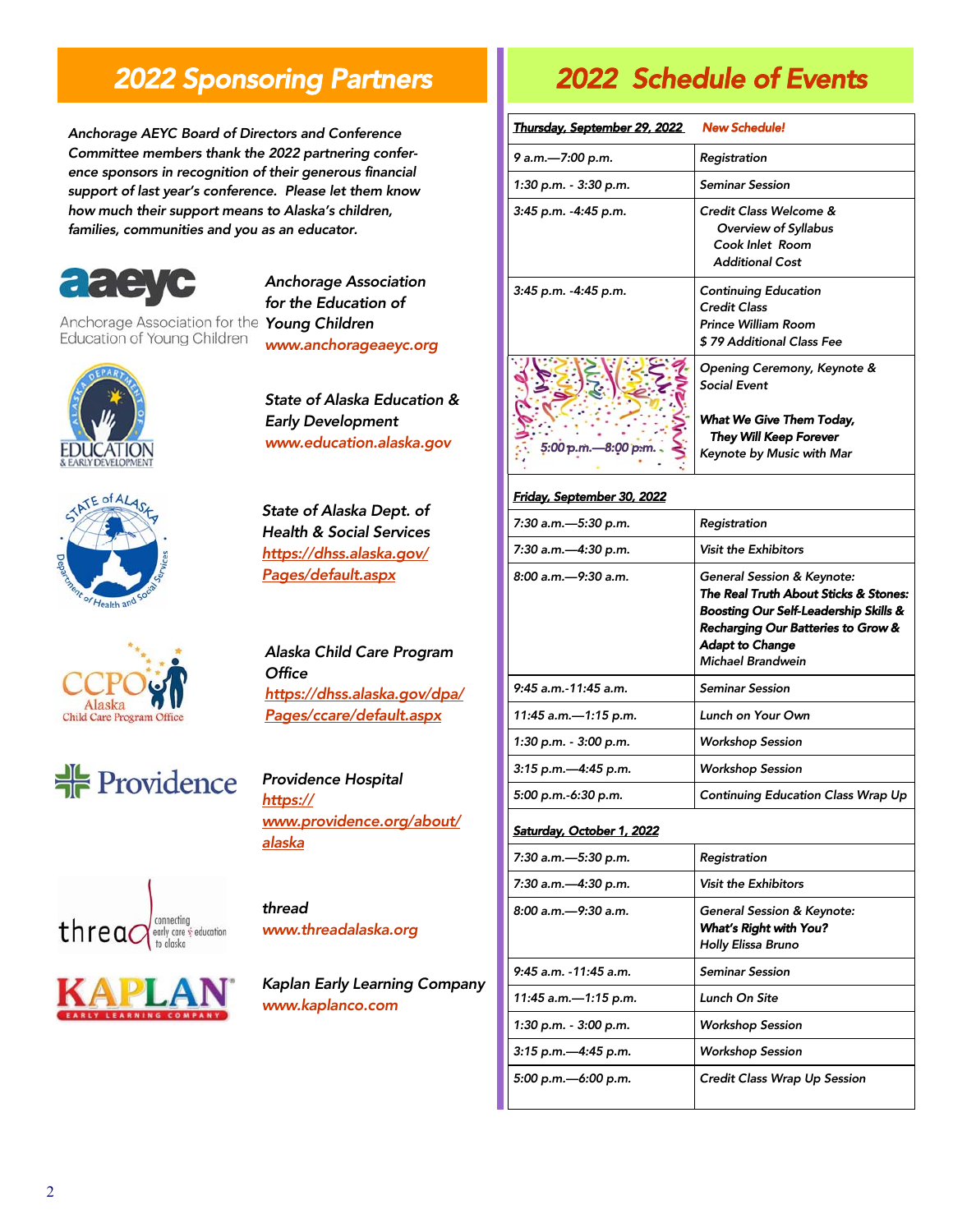## NAEYC members enjoy a registration discount! save money

*Registering early will save you money—do not wait!* 

| <b>ANCHORAGE AEYC CONFERENCE REGISTRATION FEES</b>                                                               |                         |                   |  |                         |                   |  |
|------------------------------------------------------------------------------------------------------------------|-------------------------|-------------------|--|-------------------------|-------------------|--|
| * The discounted rate applies to all<br>NAEYC member levels and any NAEYC<br>affiliate membership.               | <b>FULL CONFERENCE</b>  |                   |  | SINGLE DAY              |                   |  |
| Visit www.naeyc.org/membership to<br>learn more & join.<br>Cancellation information-see page 8                   | <b>AAEYC</b><br>Member* | <b>Non-member</b> |  | <b>AAEYC</b><br>Member* | <b>Non-member</b> |  |
| Early Bird-deadline 9/5/22                                                                                       | \$265.00                | \$375.00          |  | \$135.00                | 200.00            |  |
|                                                                                                                  |                         |                   |  |                         |                   |  |
| Regular-After 9/6/22 & on-site                                                                                   | \$350.00                | \$470.00          |  | \$195.00                | \$250.00          |  |
|                                                                                                                  |                         |                   |  |                         |                   |  |
| Volunteers**                                                                                                     | \$135.00                |                   |  | Not available           |                   |  |
| Please note that all Thursday events are included in both one day registration and full conference registration. |                         |                   |  |                         |                   |  |

*\*\* Must be Anchorage AEYC member, volunteer minimum 16 hours and attend meeting September 28th.* 



### *Visit our Website to*

### *Register Online!*

*www.anchorageaeyc.org* 

#### *REGISTRATION & PAYMENT METHODS*

#### *Register & Pay Online at*

 *www.anchorageaeyc.org* 

#### *Click conference then the Online Registration Link.*

*To register for the Anchorage AEYC Annual Early Childhood Conference.* 

- □ *Individuals, Group, and Volunteers registrations may register online at www.anchorageaeyc.org.*
- □ *Presenters do not need to preregister.*
- □ *Credit cards, checks and purchase orders are accepted with online registration.*
- □ *An e-mail address is required for each registrant to receive registration confirmation and a receipt.*

*TAKE ADVANTAGE* 

## **IT'S ABOUT MATH!**

*Not a member? Join and save at least \$41 or more!* 

#### *How You Can Save*

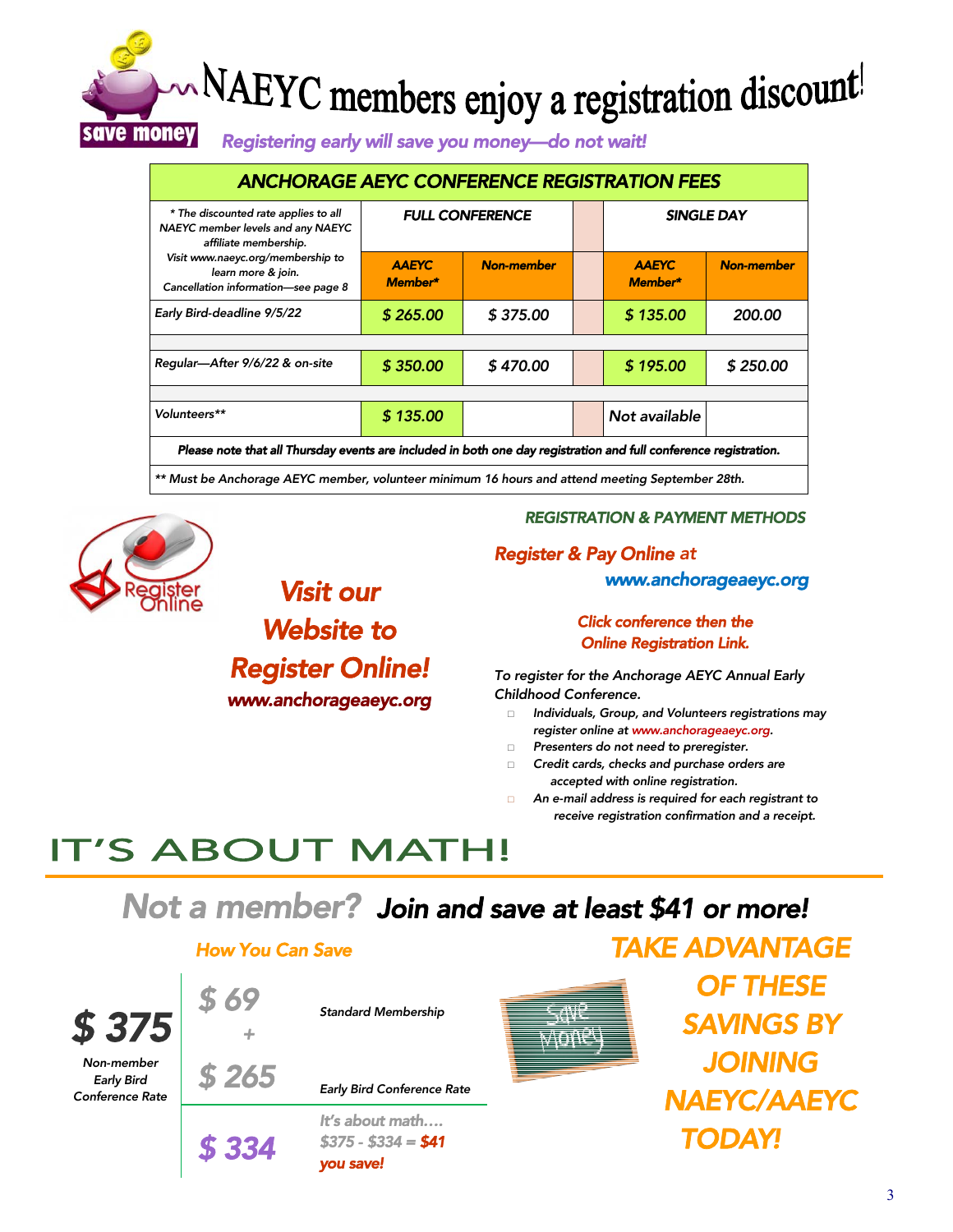# *Join Us in Celebrating 40 Years!*

 *Through the Years… Celebrating Where We've Been, Where We Are, and Where We're Going!* 

> *Thursday, September 29th 5:00-8:00*

### Everyone Welcome

### *Keynote by Music with Mar.*

*\*Free to everyone.* 

*5:00-6:45* 

*Social Hour* 

*Come reconnect with colleagues, enjoy some refreshments and relax at the end of the day.* 

#### *6:00-6:15*

#### *Anchorage AEYC Membership Meeting*

*Meet the Anchorage AEYC Board of Directors, learn how you can become involved in Anchorage AEYC and win some door prizes!* 

> *6:45-8:00 Keynote by Music with Mar*

*\* If you are not attending the conference we ask that you bring canned goods which will be donated to the Alaska Food Pantry* 

### *What We Give Them Today, They Will Keep Forever*

*There is an awesome responsibility we assume when we become early childhood professionals. What we provide in childhood are tools children will use in adulthood. Learn* 



*how to teach skills such as a healthy attitude, strong value system, communication abilities, acceptance of self and others, ability to laugh and other basic skills needed in life. Who we are going to be, our value system, our morality, is all place by the age of 6 or 7. Children will remember what we teach them, intentionally and unintentionally. Be mindful of what you do with children. If we give them the belief in their abilities, they will be able. If we remember to give children our hearts, they will use their hearts. If we give them love, they will love. Our tomorrow's will be brighter if we treat our children well today. Make the time you spend with them be valuable, enhancing them cognitively, physically and emotionally because they will keep it forever.*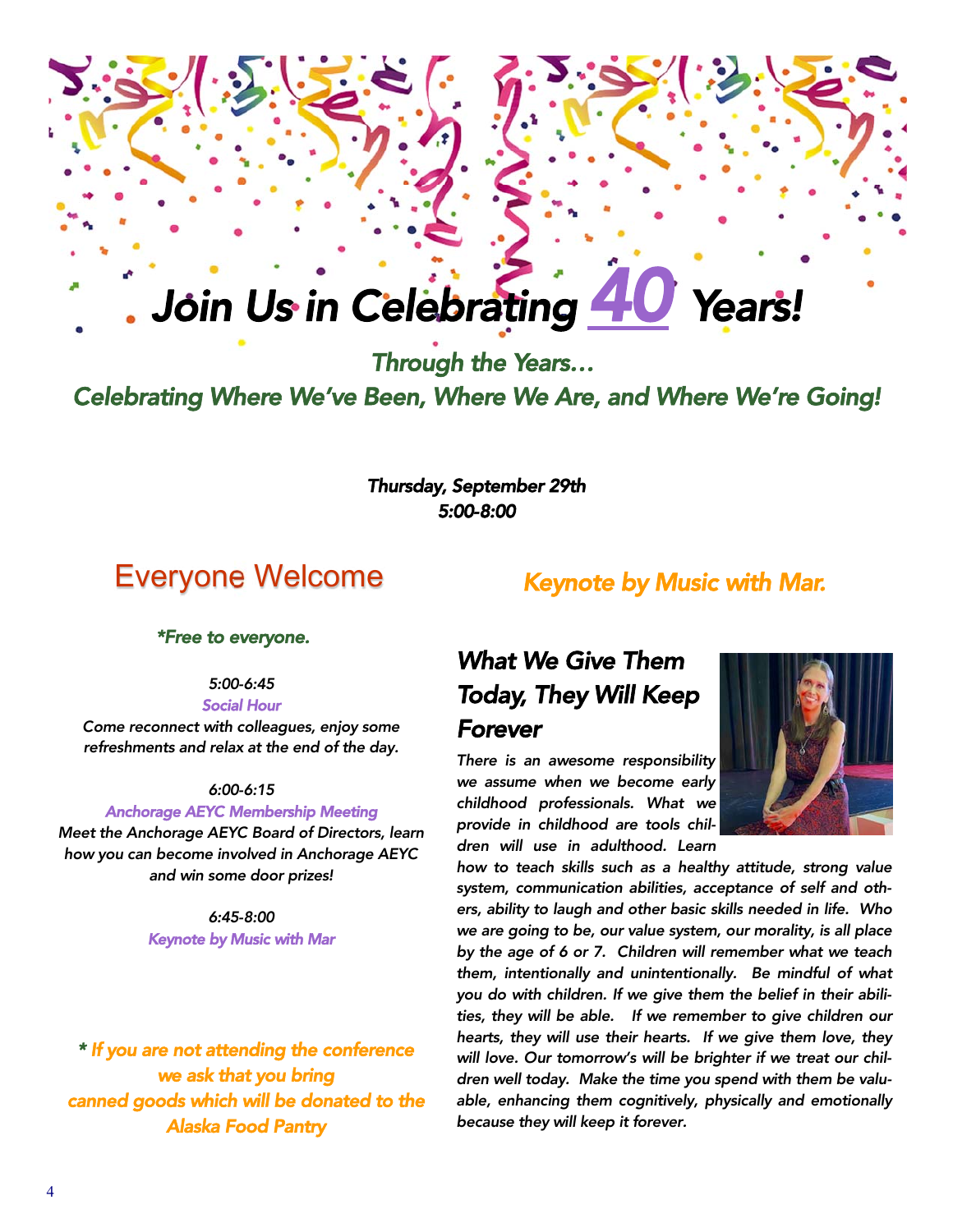### *Conference Highlights Featured Speakers*

### *Thursday-Friday -Saturday Friday & Saturday*



#### *Mar Harman*

*Maryann "Mar." Harman is a music educator with a Bachelor's Degree in Music and a Master's in Education, with an emphasis in Early Childhood and is certified Level 1 Orff. These degrees contribute to* 

*her ability to write songs that are musically and educationally sound for children as well as fun and easy to use for teachers and parents. She is the founder of the internationally-enjoyed Music with Mar. Brain Research Based program, Music with Mar. International (Beijing, China) and hosted BAM! Radio Music and Learning Channel. Mar. has written songs for Dr. Becky Bailey's "I Love You Rituals", Kaplans LED Program and has won a John Lennon Songwriters Award. She completed a 12 hour certification in Diversity, Equity & Inclusion. Mar. has also done a TEDx Talk titled "Building Brains with Music". She is a sought after speaker for her knowledge, passion and entertaining delivery.* 

#### *Mar will be presenting:*

 *Thursday, September 29th* 

 *6:45-8:00 Keynote: What We Give Them Today, They Will Keep Forever* 

 *Friday, September 30th 9:45-11:45 Mindful Music* 

 *1:30-3:00 Who Say's It Can't Be Fun?* 

 *Saturday, October 1st* 

 *1:30-3:00 Music, Movement & Manipulatives 3:15-4:45 Building Brains with Music* 

#### *Brought to you by:*



Anchorage Association for the Education of Young Children



#### *Holly Elissa Bruno*

*Holly Elissa Bruno, MA, JD, bestselling, award-winning author, and international keynoter, served as Maine's Assistant Attorney General and University of* 

*Maine-Augusta's Academic Dean where she was selected as Outstanding Professor.* 

*With expertise in emotionally intelligent leadership, managing legal risks, and leadership in traumatic times, her 6th book, Happiness is running through the streets to find you: Translating trauma's harsh legacy into healing (Exchange Press, 2020) sold out immediately.* 

*Join Holly Elissa's Mondays (3 pm EST, 8 pm London) live streaming on trauma and recovery, via Active Childhood UK Facebook page.* 

*To "recovering attorney" Holly Elissa, life is too short to anything but enjoy it daily.* 

*Holly Elissa will be presenting:* 

*Friday, September 30th* 

 *9:45-11:45 Bounce-back Strategies: Use Your Brain's Capacities to Triumph Over Whatever Pushes Your Button* 

*Saturday, October 1st* 

 *8:30-9:30 Keynote: What's Right with You 1:30-3:00 What's Right with You, Part II* 

#### *Brought to you by:*



Anchorage Association for the Education of Young Children



*The Anchorage AEYC Early Childhood Scholarship applications are due: June 30th and November 30th* 

*Selection criteria includes: Successful completion of the application, transcripts, resume, two letters of recommendation, interview, and current membership in Anchorage AEYC.* 

*The Anchorage AEYC Early Childhood Scholarship can be downloaded from the Anchorage AEYC website: www.anchorageaeyc.org* 

5 5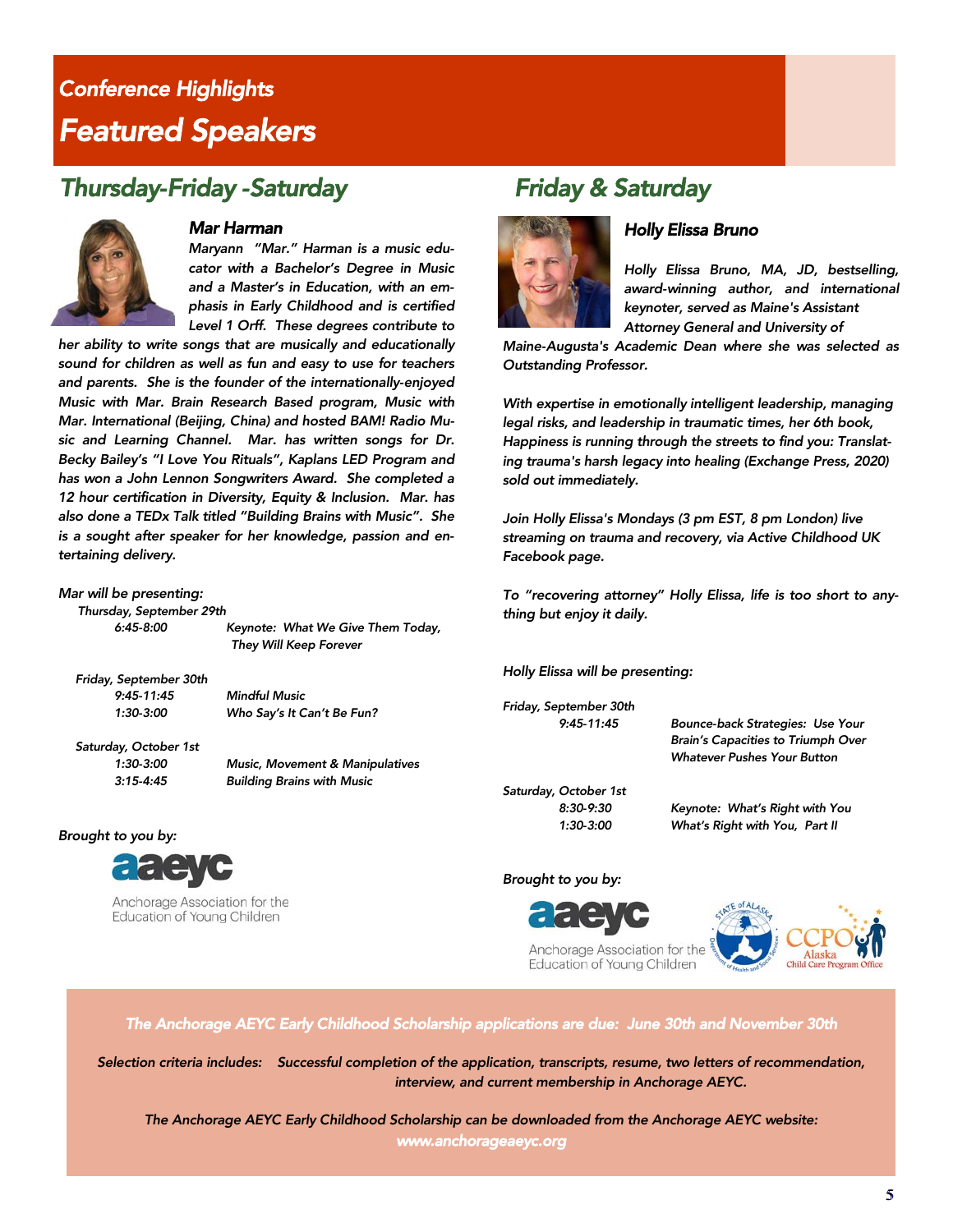### *Conference Highlights Featured Speakers*

### *Friday & Saturday*



#### *Michael Brandwein*

*Michael Brandwein has a truly international reputation as an expert in education, management, parent training, and youth development. He has presented in every one of the 50 states in the U.S. and on 6 of the 7 continents. He is a nationally award-winning speaker and a frequent* 

*national and state keynoter, known best for his entertaining, energetic, and creative style, and his focus on original, practical, use-it-immediately tools and techniques. Michael has written six consecutive best-selling books on leading and training adults to work with young people, including his latest, Growing Great Qualities in Kids: The L.A.S.E.R.B.E.A.M. Technique for Bringing Out the Best in Young People. He wrote and presented three Emmy® award-winning television programs called Parenting Puzzle on developing great children that have been broadcast on PBS stations throughout the U.S. Michael wrote and hosted a live presentation with Jim Henson's Muppets for HBO to encourage young people to read. He has trained directors and staff of many different organizations and businesses from AEYC to Head Start, and his national work includes Smart Start, Child Welfare League of America, the National Staff Development Council, and the National PTA. Michael's Juris Doctor Degree is from the University of Chicago and his B.A. from the University of Illinois is in Communication, where he graduated as a Bronze Tablet Scholar, the highest academic distinction awarded by the University. Adding to the creativity of his presentations, Michael is a graduate of the famed Second City Improvisation Theater School in Chicago and has been a professional magician for over 40 years. Michael lives in the Chicago area with his wife Donna, a nationally certified sign language interpreter, and they have two sons, Dave and Benjamin, who are both educators—one in music, the other in special education and diverse learning.* 

#### *Michael will be presenting:*

*Friday , September 30th* 

| 8:00-9:30    | Keynote: THE REAL TRUTH ABOUT STICKS AND<br>STONES: Boosting Our Self-Leadership Skills &<br>Recharging Our Batteries to Grow & Adapt to<br>Change |
|--------------|----------------------------------------------------------------------------------------------------------------------------------------------------|
| $9:45-11:45$ | <b>GROWING GREAT QUALITIES IN KIDS: The</b>                                                                                                        |
|              | L.A.S.E.R.B.E.A.M. Technique to Developing                                                                                                         |
|              | Outstanding Character, Social-Emotional Skills, &                                                                                                  |
|              | Bringing Out the Best in Young People                                                                                                              |
| 1:30-3:30    | TERRIFIC TRAINING TECHNIQUES: Original,                                                                                                            |
|              | Powerful, & Practical Activities & Methods to                                                                                                      |
|              | <b>Maximize Staff Development</b>                                                                                                                  |
| 3:45.5:15    | <b>BUILDING EXCELLENT TEAMWORK</b>                                                                                                                 |
|              | <b>COMMUNICATION: How to Create an Open,</b>                                                                                                       |
|              | Collaborative Work Environment for Flexibility,                                                                                                    |
|              | <b>Ongoing Improvement, &amp; Service</b>                                                                                                          |
|              |                                                                                                                                                    |

*Saturday, October 1st* 

| $9:45 - 11:45$ | "WHY DON'T YOU BEHAVE?!" - The Brandwein Key                                                                 |
|----------------|--------------------------------------------------------------------------------------------------------------|
|                | System for Handling Negative Behavior in Young                                                               |
|                | <b>People While Teaching Positive Choices</b>                                                                |
| 1:30-3:00      | MISTER ROGERS ROCKS! - How to Apply His Wis-                                                                 |
| dom            | to Build Self-Worth, Kindness, and Strong Young<br>People                                                    |
| $3:30-4:45$    | SUPER SKILLS FOR SUPERVISION: How to Lead.<br>Motivate, & Coach Team Members to their Highest<br>Performance |
|                |                                                                                                              |





Anchorage Association for the Education of Young Children



### *Anchorage AEYC Mission*

*Anchorage AEYC promotes high-quality early learning for all children, birth through age 8, by connecting practice, policy and research. We advance a diverse, dynamic early childhood profession and support all who care for, educate, and work on behalf of young children.* 

Tell A Friend **NAFYC** Membership

is for Everyone.

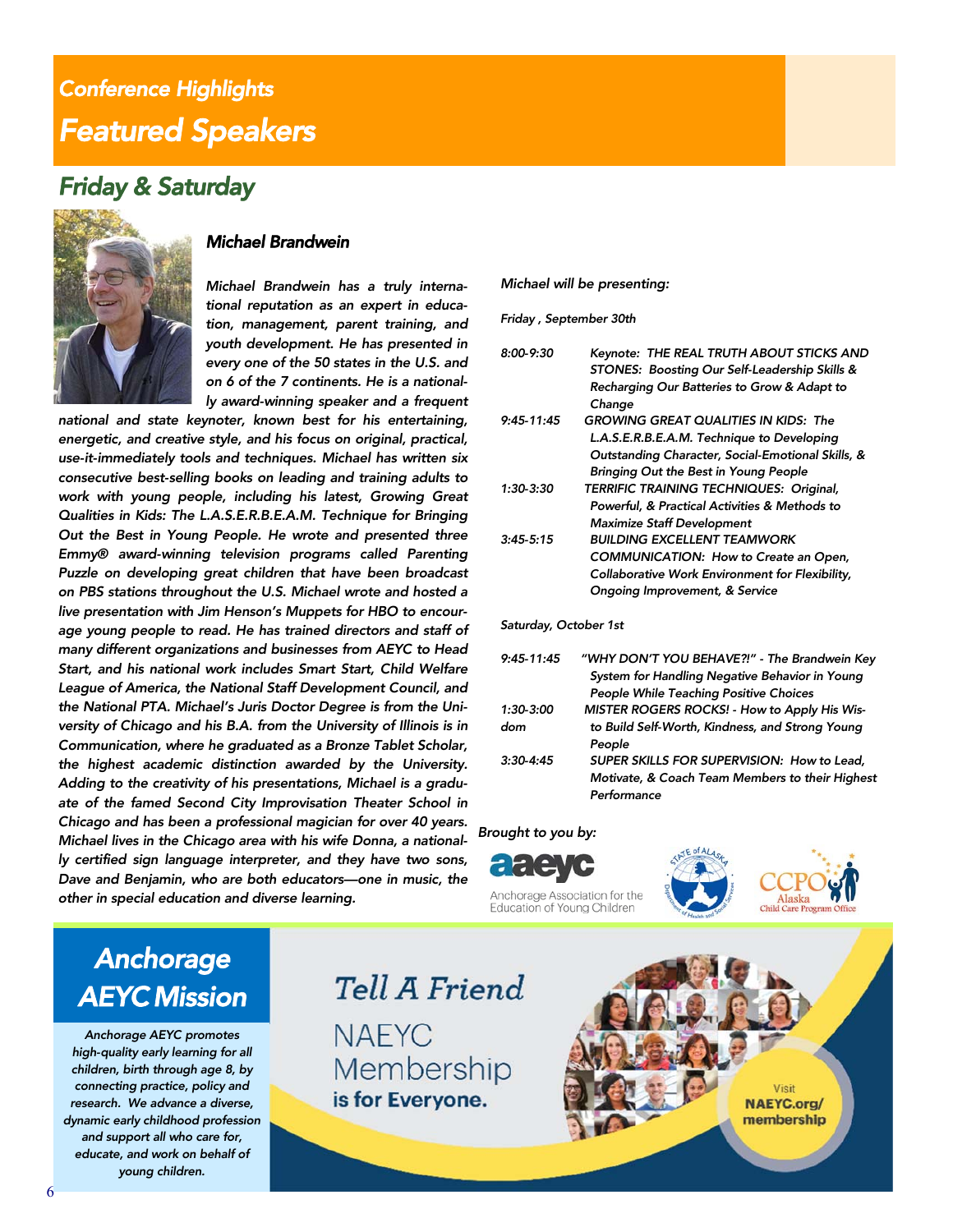### *Conference Highlights Featured Speakers*

### *Friday & Saturday*



#### *Dr. Laura Wilhelm*

*As the Vice President for Professional Learning at Kaplan, Laura draws on decades of experience teaching young children and early childhood professionals. Starting with toddlers in in the 1980s, then pre-k-third grade in urban and suburban schools, and then as a university lab school director. Earn-*

*ing her doctorate in ECE Curriculum and Instruction in 1999, she has taught preservice teachers and graduate students as a program director and professor of early childhood education and child development. She served as a national validator for the National Association for the Education of Young Children (NAEYC), and a site visitor for the Council for the Accreditation of Educator Programs (CAEP). She enjoys planning professional development, speaking at conferences, leading study tours and visiting early education programs around the world, and being home with her family: husband Mike, two teens now driving, four rescued cats, and one massive dog. She the author of three books with Gryphon House.* 

#### *Laura will be presenting:*

*Friday , September 30th* 

*9:45-11:45 The Stories that Shape Us: Equity, Diversity & Identity* 

*Saturday, October 1st* 

*9:45-11:45 Let's Get Real: Finding Patterns, Creating Art, and Expanding Vocabulary Using Real Objects* 

#### *Brought to you by:*



Anchorage Association for the Education of Young Children



### *Silent Auction Donations Needed*

*The Anchorage AEYC annual Silent Auction supports funds for Anchorage AEYC Early Childhood Education Scholarships. 100% of funds go toward the scholarships.* 

*Are you crafty and creative? Have extra sitting around? Have an overstock of an item? Donations are being accepted and much appreciated. Please contact Brandy Graham, Silent Auction Chair, at brandy.graham@providence.org or 907-212-3075 for more information.* 







*Brandy is looking for the following books. If you have one you would like to donate please contact Brandy.* 

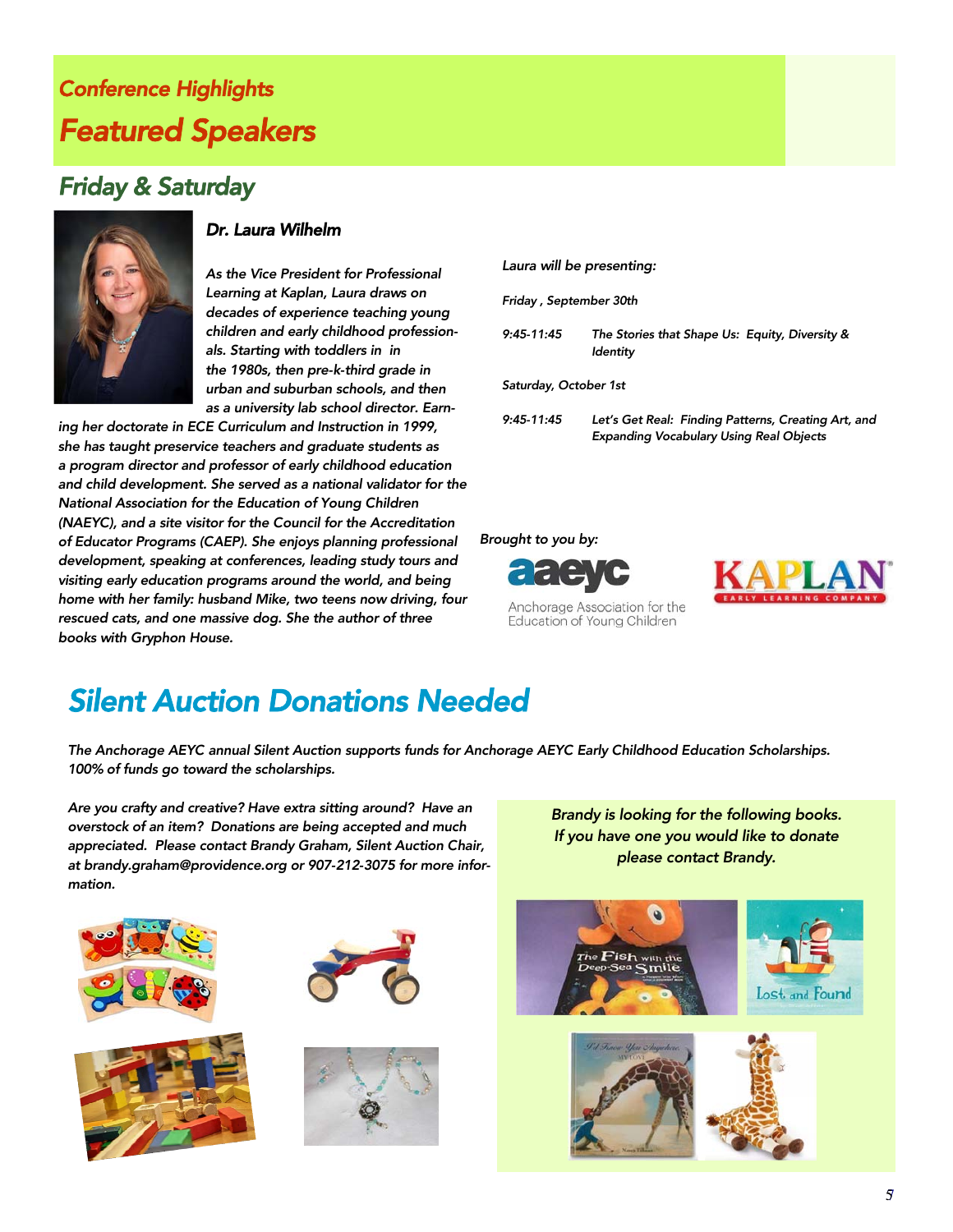### *Registration & General Conference Information*

#### *Register Early & Save*

### 

*Register online at* 

*www.anchorageaeyc.org by September 5th and save. You may register at the regular rate of the conference beginning September 6th.* 

#### *Conference Date & Location*

*The conference will take place September 29-October 1 at the Hilton Anchorage Hotel, 500 West Third Avenue, Anchorage, Alaska.* 

*All conference sessions will be held at the Hilton Anchorage Hotel. The Hilton Anchorage Hotel is located at 500 West 3rd Avenue in downtown Anchorage, Alaska.* 

#### *Purchase Order Policy*

*Purchase Orders (PO's) will be billed whether participant attends or not. Purchase orders must be payable to Anchorage AEYC and include a PO number, and billing address. A purchase order is an obligation for payment and will be obligated to the Cancellation Policy.* 

#### *NAEYC Membership*

#### *MEMBERSHIP IS IN THE NAME OF INDIVIDUALS ONLY*

*Schools/centers/organizations are not members. Administrators are reminded that NAEYC/Alaska AEYC/Anchorage AEYC membership is for individuals only, not the center by name, nor does a director's membership extend to the rest of the staff. NAEYC Accreditation does not include membership in the Association.* 

#### *Substitution Policy*

*If you are unable to attend, you may substitute a colleague for your registration. Please note there is no sharing of registrations. Anchorage AEYC must be notified in writing by the original registrant or authorized representative of the organization paying for the registration. The substitute registrant must be qualified to receive your registration or the difference between the two fees will be charged.* 

#### *Cancellation*

*Registration refunds will be made only when Anchorage AEYC receives a written request by September 5th. A processing charge of \$75 will be deducted. Telephone cancellations will not be accepted. Written cancellations may be emailed to: anchorageaeyc@mtaonline.net or mailed to Anchorage AEYC Conference, c/o C&C Services, PO Box 771884, Eagle River, Alaska 99577. Refunds will be issued within 30 days after the conference.* 

#### *Conference Preliminary Program*

*The Anchorage AEYC Early Childhood Conference Preliminary Program provides a listing of workshop titles, presenters and special events to assist you in choosing what to attend at the conference. Please visit the Anchorage AEYC website:* 

#### *www.anchorageaeyc.org*

*after September 12th for a downloadable PDF of full workshop descriptions. You will receive your final program at the registration desk at the conference.* 

#### *Young Children & Teaching Young Children Publication Schedule for 2022-23.*

*As a NAEYC/Anchorage AEYC member you receive five issues of either Young Children and/or Teaching Young Children. The journals will appear in March, May, July, September & November.* 

#### *Children at Conference*

*To maintain a professional atmosphere throughout the Conference, as well as to ensure the safety of attendees, presenters, and personnel, Anchorage AEYC does not allow children under the age of 16, including infants, in any of the workshop sessions. We feel that your child will be happiest with someone s/he knows in another environment.* 

#### *Parking at Conference PLEASE NOTE:*

□*There is a fee to park.* 

□*Parking is limited downtown. We recommend you car pool with other colleagues.* 

□*Valet Parking during the conference hours will be \$14 per day or \$24 per day if staying overnight at Hilton.* 

#### *Parking*

*Lot 12 located at the corner of E St. and 3rd Ave. Parking is available at Lot 12 (The Saturday Market Lot) for \$1.00 per hour and can be paid for at the parking kiosk located in the parking lot.* 

#### *Hilton Hotel Parking*

- □ *Overnight Valet for Hotel Guests is available for \$24.00 per day.*
- □ *Day only Valet parking for attendees is available for \$14.00 per day.*

*Parking charges for guests can be posted to your guest room folio and paid at the end of your stay.* 

*All parking for both the Hilton Valet and Lot 12 are based upon first come first serve basis and subject to availability.* 



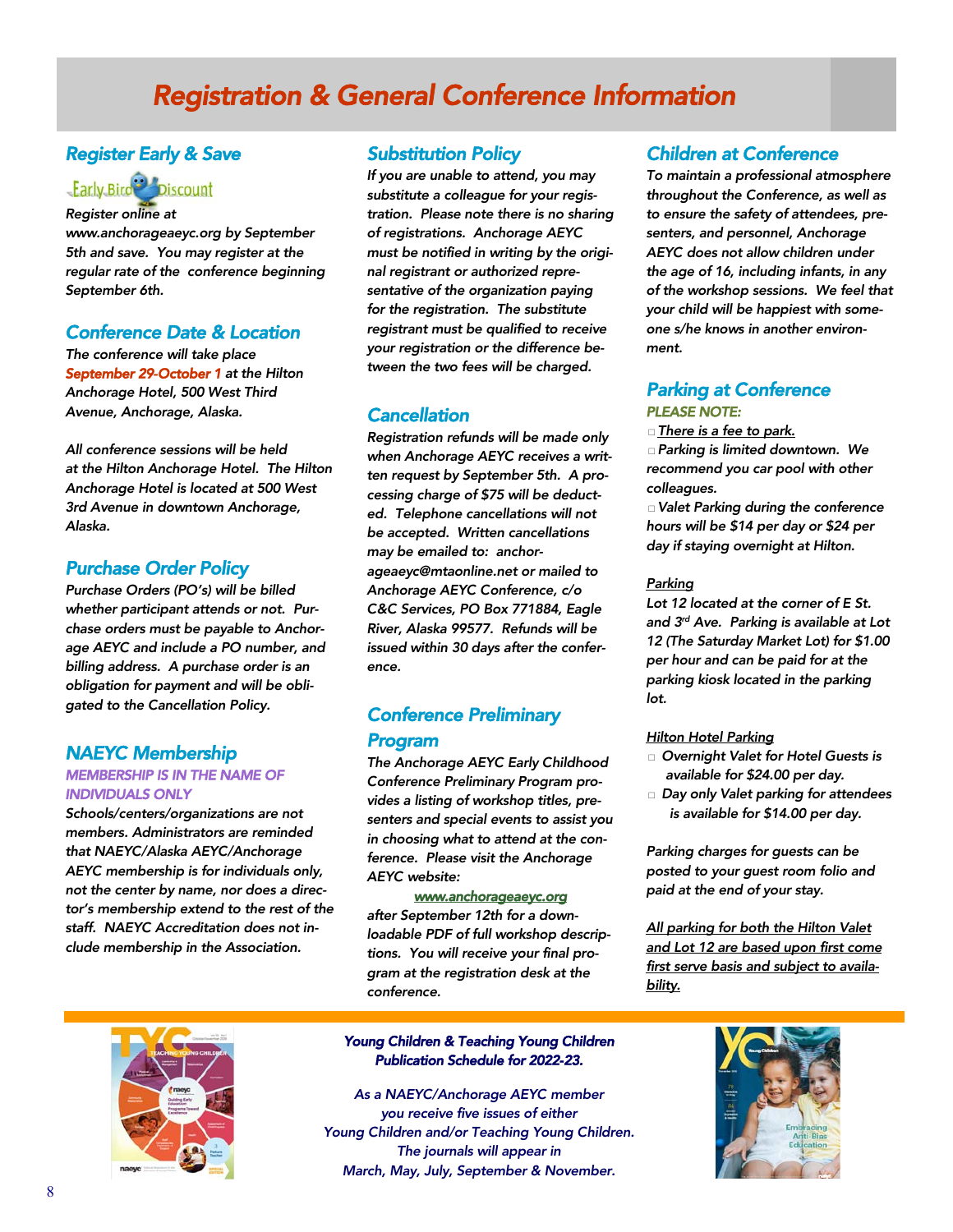### *Hotel, Lodging & Food Options*

#### *Conference Site &*

#### *Hotel Accommodations*

*All conference sessions will be held at the Hilton Anchorage Hotel. The* 



*Hilton Anchorage Hotel is located at 500 West 3rd Avenue in downtown Anchorage, Alaska.* 

*Anchorage AEYC has* 

*negotiated with the Hilton Anchorage to block a sufficient number of guest rooms for attendees. Sleep late, forget the commute in and enjoy the luxury of taking a break in your room by staying at the conference hotel. We want you to feel safe and secure and to enjoy the hospitality of quality, upscale lodging. You deserve it!* 

*Room rates: single/double \$99 plus 12% room tax. Additional persons \$20. Hotel check in time is 3:00 p.m. The cutoff date for these special rates is September 12th.* 

*To reserve a room: Call 1-800-445-8667 or 272-7411 if in Anchorage for reservations. Participants must identify themselves with the code "AEYC" to receive this special rate.* 

#### *Register online at:*

*https://www.hilton.com/en/book/reservation/deeplink/ ctyhocn=ANCAHHF&groupCode=AAEYC&arrivaldate =2022-09-27&departuredate=2022-10- 01&cid=OM,WW,HILTONLINK,EN,DirectLink&fromId= HILTONLINKDIRECT* 

#### *Breakfast*

*A breakfast snack will be provided each morning, 7:30-8:00. First Come, First Served.* 

#### *Lunch*

*Lunch is provided on Saturday for no additional cost. Lunch on Friday is on your own.* 

#### *Special Needs*

*Please contact Anchorage AEYC should you require any special assistance. Request must be made by September 15th. Call 907-696- 5884 or Email: anchorageaeyc@mtaonline.net or with your request.* 

*Parking: Overnight Valet for Hotel Guests is available for \$22.00 per day. Valet parking during conference hours is available for \$14 per day.* 

*Parking charges for guests can be posted to your guest room folio and paid at the end of your stay.* 

#### *Volunteering at Conference Equals Reduced Registration Fees!*

#### *Volunteers*

*I WANT TO COME, BUT I CAN'T AFFORD THE FULL FEE! CAN YOU HELP?* 

*Thanks for your interest in volunteering at the 40th Annual Anchorage AEYC Early Childhood Conference. Volunteers are critical to the success of the conference and provide valuable assistance "behind the scenes" to ensure workshops run smoothly. If you volunteer/host two days or more — minimum of 16 hours — your conference fee is \$135.00.* 

#### *Guidelines for Volunteering at the Anchorage AEYC Early Childhood Conference*

*Volunteers must be members of NAEYC/Anchorage AEYC/or your local affiliate.* 

- □ *Volunteers must either:* 
	- *attend a orientation session, Wednesday, September 28th 6:00-7:30 pm. at the Hilton Anchorage Hotel OR*
	- *talk with Bonnie Monson, Chair bmonson@ccsalaska.org*
- □ *Volunteering is on an honor basis. You are expected to honor your time commitment.*
- □ *Volunteers may be asked to: \* record the number of workshop* 
	- *participants,*
	- *\* assist conference presenters,*
	- *\* stamp Certificates of Participation,*
	- *\* assist at the Registration Desk,*
	- *\* assist during the Thursday evening celebration,*
	- *\* assist putting conference packets together Wednesday evening*
	- *\* assist at the Anchorage AEYC Exhibit booth.*

□ *You must register by September 5th in order to receive the discounted rate.* 

*\*Limited to first ten individuals to register as volunteer/host.*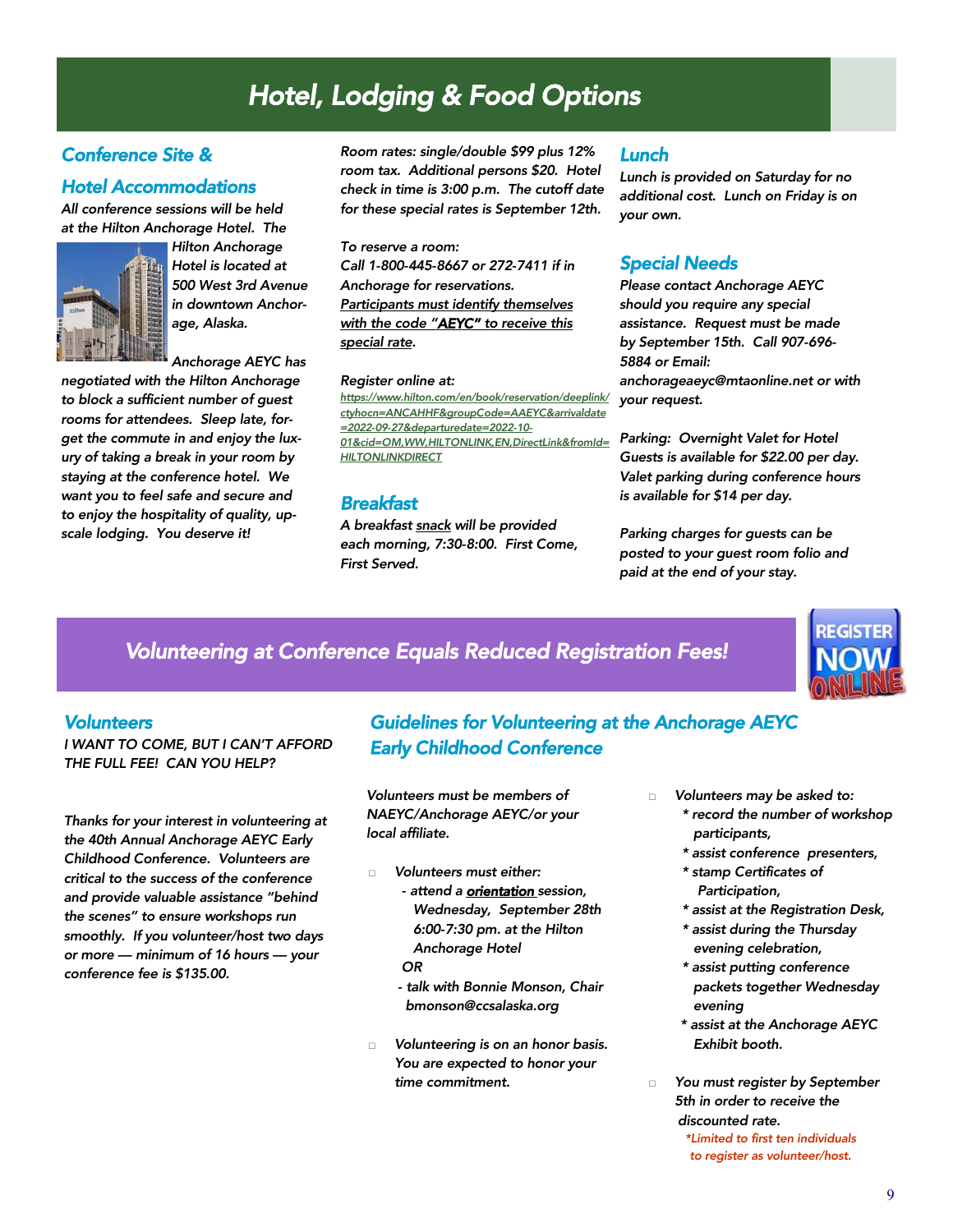### *UAA Continuing Education Class & Credit Class*

#### *NEW in 2022! Two classes will be offered this year! An continuing education class and a credit class! There is an additional fee for both of these classes. All registration is online and you will*

*register via your UAOnline account. Register NOW for these classes!* 

#### *ECD A 591 101: AAEYC Conference 2022 1 credit*

- Where: Prince William Board Room
- When: September 29-October 1, 2022
- Cost: \$79.00 in addition to Conference registration fee. Registration is paid directly to UAA via your UAOnline account.

#### Course Requirements:

- 1. Attend face to face meeting on Thursday, September 29th from 3:45-4:45 pm
	- A. Introductions
	- B. Explanation of course requirements
- 2. Attend face to face meeting on Friday, September 30th from 5:00–6:30 pm
	- A. Reflection Share, show and tell
- 3. Documentation of at least 15 contact hours through AAEYC conference – submit copy of conference certificate
	- (= at least two full days of conference and our two face to face meetings)
- 4. Write a brief summary of each session attended, to include key notes
- 5. Write an in-depth summary of one session that is at least one page in length and includes:
	- A. The key message(s) you took from the session
	- B. Relate how the Alaska Early Learning Guidelines fits with the content of the session.
	- C. At least one idea that stood out to you from the session and how you can apply it to your program
	- D. Any additional resources you may need to learn more or to assist you to apply the new idea.

For additional information, e-mail Jessica at

jsimonsen@threadalaska.org

#### Credit Course Disclaimer

Conference registration does NOT include credit courses. The credit course registration fee must be paid online at your UAOnline account or call for student enrollment assistance (Sally or Katie) at 786-1934 or toll-free 1-888-828-8974.

UAA is an EQ/AA employer and educational institution.

#### Credit Class

| Where: | Cook Inlet Board Room                             |
|--------|---------------------------------------------------|
| When:  | September 29-October 1, 2022                      |
| Cost:  | \$TBA in addition to Conference registration fee. |
|        | Registration is paid directly to UAA via your     |
|        | UAOnline account.                                 |

#### Course Requirements:

1. Contact Dr. Hilary Seitz at hjseitz@uaa.alaska.edu For additional class requirements.